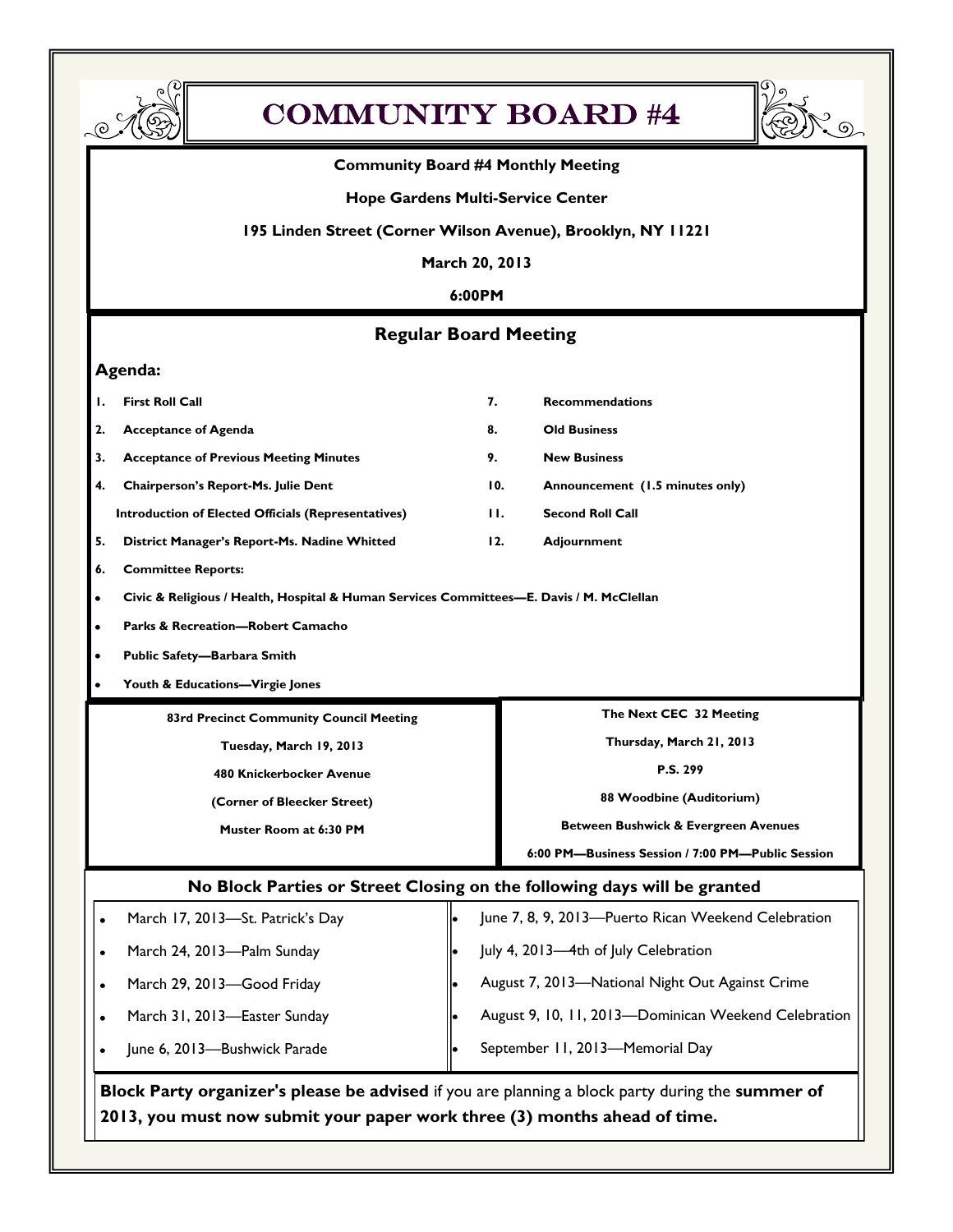| March<br>Pg.2                                                                                               |  | March<br><b>Community Board #4</b>                                                                                                                                                                                                                                     |  |  |  |
|-------------------------------------------------------------------------------------------------------------|--|------------------------------------------------------------------------------------------------------------------------------------------------------------------------------------------------------------------------------------------------------------------------|--|--|--|
| Quebradillas Baseball Org.<br><b>Registration Every Saturday</b><br>Starting-January 5th, 2013<br>Location: |  | <b>JOB OPPORTUNITIES IN THE NYPD</b>                                                                                                                                                                                                                                   |  |  |  |
|                                                                                                             |  | <b>SCHOOL CROSSING GUARD</b>                                                                                                                                                                                                                                           |  |  |  |
|                                                                                                             |  | HELP YOUR COMMUNITY WHILE EARNING GOOD PAY AND<br><b>BENEFITS!</b>                                                                                                                                                                                                     |  |  |  |
| Celestial Church of Christ<br>1380 Jefferson Avenue                                                         |  | School Crossing Guards help children safely cross busy intersections<br>on their way to and from school, and control traffic flow around<br>schools in the morning, at lunch time and at the end of the school day.                                                    |  |  |  |
| (Between: Knickerbocker & Irving Avenues)                                                                   |  | GREAT PART TIME JOBS ARE AVAILABLE NOW!                                                                                                                                                                                                                                |  |  |  |
| Brooklyn, NY 11237                                                                                          |  | GOOD PAY-\$9.88/HOUR TO START, \$12.90/HOUR AFTER 3                                                                                                                                                                                                                    |  |  |  |
| Registration Time: I IAM to 5PM<br>All Boys & Girls ages 4-12                                               |  | YEARS.<br>HEALTH BENEFITS-HEALTH INSURANCE WITH 20+ HOURS<br>WORKED PER WEEK.                                                                                                                                                                                          |  |  |  |
| Manager, Coaches and also 13 & 14 Travelling Teams are<br>welcome                                           |  | WORK CLOSE TO HOME-GO TO YOUR LOCAL PRECINCT<br>FOR AN APPLICATION.                                                                                                                                                                                                    |  |  |  |
| Contact:                                                                                                    |  | The Police Department is interested in recruiting School Crossing<br>Guard candidates for all Precincts. At this time there is particular<br>interest in recruiting School Crossing Guard candidates in the<br>23rd, 28th, 32nd, 73rd, 83rd, 90th and 109th Precincts. |  |  |  |
| Carlos Feliciano-League President                                                                           |  |                                                                                                                                                                                                                                                                        |  |  |  |
| Cell #: (347) 251-1458                                                                                      |  |                                                                                                                                                                                                                                                                        |  |  |  |
| Roberto Cervera-League Commissioner                                                                         |  | There are no formal education or experience requirements for this                                                                                                                                                                                                      |  |  |  |
| Cell #: (347) 920-0447                                                                                      |  | job, but all candidates must be able to understand and be understood<br>in English. All candidates are subject to a background investigation and                                                                                                                       |  |  |  |
| Opening Day Parade, All Star Game, Tournament Games                                                         |  | medical screening, which includes drug screening, prior to appoint-                                                                                                                                                                                                    |  |  |  |
|                                                                                                             |  | ment.<br>The New York City Police Department is an Equal Opportunity Em-<br>ployer.                                                                                                                                                                                    |  |  |  |
| New York State Department of Transportation                                                                 |  |                                                                                                                                                                                                                                                                        |  |  |  |

#### **KOSCIUSZKO BRIDGE CONSTRUCTION**

#### **RECRUITMENT FAIR**

**Nontraditional Employment for Women**

Learn about Opportunities in

**Carpentry, Electrical, Green Construction**

...and more

**Tuesday, March 19th**

**6:00 pm—8:00 pm**

**Cooper Park Houses– Tenants Association Room**

(down the ramp)

**7275 Kingsland Avenue, Brooklyn**

**RSVP at (212) 627-6252**

#### For over 30 years

**Nontraditional Employment for Women** 

**(NEW)** has been preparing women for skilled

careers in the construction industry.

Today **NEW** graduates are working to create a

better New York. Join and hear about NEW's free program to train women for work on construction

#### of a new **Kosciuszko Bridge**.



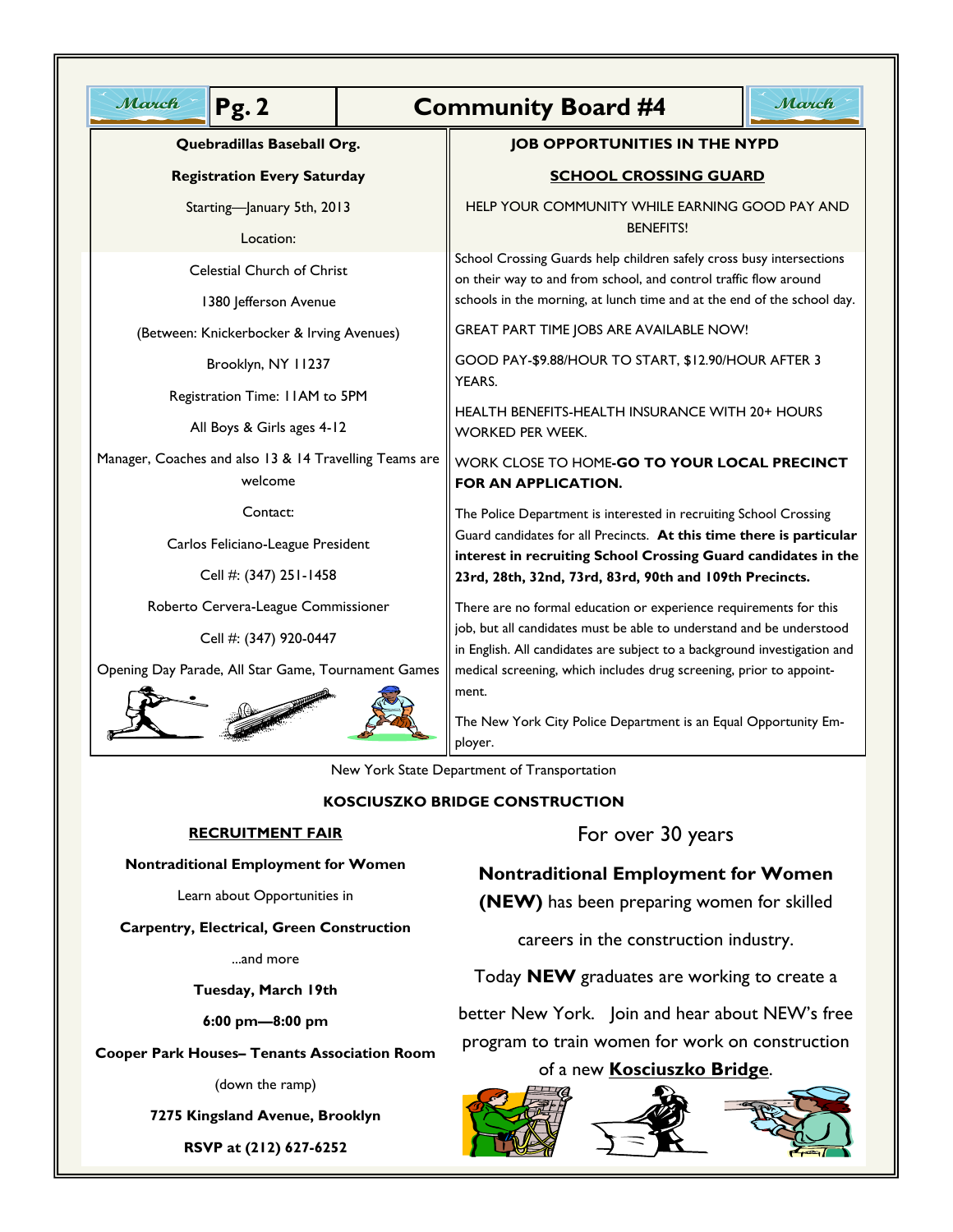





#### **83Pct Crime Prevention Programs**

Below are auto theft decal programs offered **FREE** of charge by the New York City Police

Department.

#### **V.I.N. Etching Program:**

The vehicle's **V**ehicle **I**dentification **N**umber is etched onto all the vehicles windows. The program serves to deter theft and trace the stolen parts.

#### **Combat Auto Theft (C.A.T):**

Registering your automobile into the C.A.T. Program authorizes the Police to stop your vehicle between the hours of 1 A.M. and 5 A.M. (when many vehicles are stolen) for the purpose of determining if the vehicle is stolen.

#### **Commuter C.A.T. Program (C.C.A.T.):**

Similar to C.A.T. Program, this program was designed for commuters who park there car during daytime hours (10 A.M. through 4 P.M.)

#### **Help End Auto Theft (H.E.A.T.):**

Persons under the age of 25 can not drive the vehicle and you must be over 40 years of age to register your vehicle in this program.

**Note:** You may be eligible to obtain a discount on your car insurance by utilizing these various programs. For further information, contact your insurance representative.

#### **Operation Identification:**

As part of **OPERATION I.D.** and to fight against theft, electronic devices are being registered (**FREE OF CHARGE**) with the NYPD and the devices serial numbers are being inputted into a searchable database. This program does **not** GPS track your phone. You need to download a tracking application from your phones application store (ex: Find My I-Phone).

#### **Bicycle Registration:**

Bring your bicycle into the Precinct and we will engrave your bike in an inconspicuous place, and a sticker for easy identification will be affixed to your bike. This program will assist the police in identifying your bike in the event it is stolen.

#### **Security Survey:**

A security survey is a confidential, in-depth written report that evaluates the existing security and procedures of a premise. A private home, for example, may only entail locks, doors, windows and an alarm system. A corporate facility may require addressing a much wider range of needs, such as closed circuit television, electronic access control, fencing, security lighting, mail handling and visitor screening procedures. The survey will address security vulnerabilities and outline corrective measures. The Department provides this service free of charge.

**For additional information or to register for these programs, you can contact the 83rd Precinct Crime Prevention Officer @ (718) 574-1688 or via email Christopher.iannotti @ nypd.org**

Bushwick's First—Sponsored by Tekserve

**E-Waste Recycling Event @ Maria Hernandez Park located on Knickerbocker Avenue between Starr & Suydam Streets on Saturday, April 13th, 2013 from 10:00 AM till 4:00 PM.**

**Residents, small businesses and not-for-profit organizations recycle your old & used tv's vcrs, electronics, computers, printers, cell phones, batteries, cables etc.**

**Hosted in partnership—Bushwick Eco Action Network (BEAN) & Lower East Side Ecology Center**

**Contact for more info: Telephone: (212) 477-4022**

**Bushwick BEAN.org lesecologycenter.org**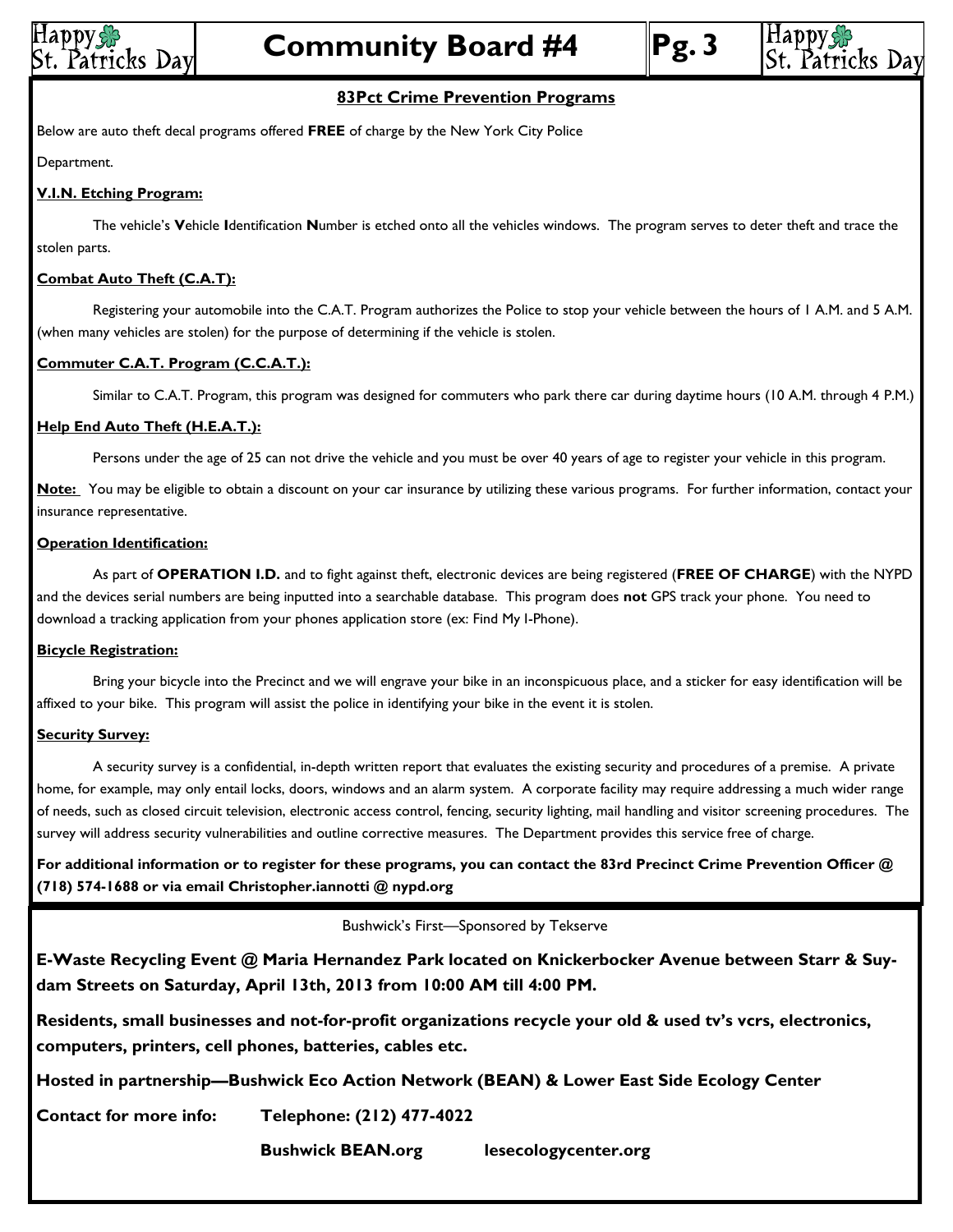# **Pg. 4 Community Board #4**

#### **Women's Organizations CALL FOR ENTRIES!**

#### **YOU ARE NEEDED!**

If you want to MAKE things happen-rather than WAIT for things to happen-why not become an active member of your favorite women's organization?

Brooklyn has many outstanding organizations that serve women and all the residents of our great borough, and many of them are recruiting members in order to bring new skills and expertise to these organizations boards-helping to continue their missions and achieve their goals. Brooklyn Borough President Marty Markowitz and Deputy Borough President Sandra Chapman will host a membership fair for Brooklyn women's organizations recruiting new members at

#### **BROOKLYN BOROUGH HALL**

#### **209 JORALEMON STREET**

#### **(DOWNTOWN BROOKLYN)**

**MARCH 19, 2013**

#### **4:00 P.M. TO 7:00 P.M.**

If you have questions, please call (718) 802-3875.

(A list of the organizations scheduled to attend the fair and recruit members will be available at www.brooklyn-usa.org)

## **FINISH YOUR GED & ACHIEVE YOUR HIGH SCHOOL EQUIVALENCY DIPLOMA IN 2013**

**ACT NOW,** test changes in 2014-







Don't lose your earlier scores.

**For free help, call 718-557-2525, text GED to 30644 or visit www.GEDCompass.org.** The New York City 2013 GED Campaign to Finish focuses on **17-24 year olds**  who have taken the GED test and hope to pass in 2013.

#### **District Attorney Charles J. Hynes**

Announces

**The 3rd Annual Legal Lives Anti-Bullying Video Contest**

Brooklyn residents in grades 4-9 are eligible to enter

Create a 90 second video that answers **one** of the following questions:

#### **What is Bullying?**

**How does bullying make you feel?**

**What does a bully look like?**

**How can you stop a bully?**

**What should you do if you are being bullied?**

Get creative!

You can use music, dancing, pictures, anything that you want!

**For details go to the Brooklyn DA's YouTube channel at** 

**www.youtube.com/kingscountyda**

**And click on the announcement video**

**All entries must be received by 5pm** 

**on April 30, 2013.**

**For questions call Ms. Lauren McCormack at** 

**718-250-3446 or email to** 

**mccormal@brooklynda.org**

**Bushwick Community Action Assoc., Inc.** 

**Audrey Johnson Day Care Learning Center / 272 Moffat Street / Brooklyn, NY 11207**

**Tel: (718) 574-0130 Fax: (718) 573-3733**

**AFTER SCHOOL CARE**

**Come and join us!**

**WE ACCEPT ALL HRA VOUCHERS AND PRIVATE CHILDREN**

**AGE: 5-12 YEARS OLD**

**Licensed teachers/curriculum based on child sound development principles**

**OUR PROGRAM OFFERS A VARIETY OF ENGAGING ACTIVI-TIES;**

**PICK UP FROM LOCAL PUBLIC SCHOOLS**

**NUTRITIOUS MEALS / HOMEWORK HELP /ARTS AND CRAFT / DRAMATIC PLAY**

**CHESS / COMPUTER CLASSES / PERFORMING ARTS / TRIPS**

**HOURS OF SERVICE: MONDAY-FRIDAY 3:00 PM—6:00 PM**

 **\* OPEN FROM 8:00 AM TO 5:45 PM DURING SUMMER TIME \***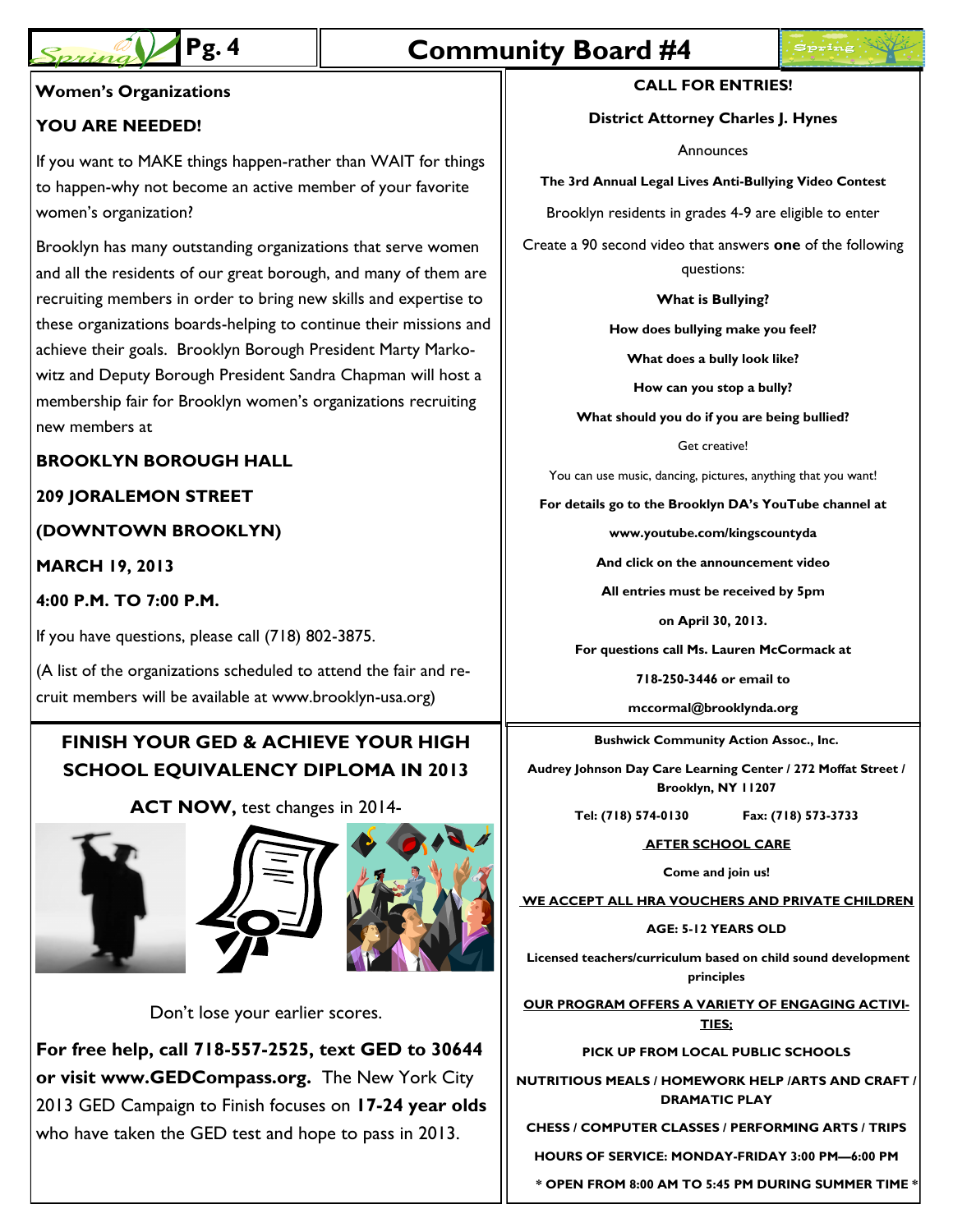



Planned Service Changes/Cambios planificados en el servicio

#### **Temporary Station Closure** Cierre temporal de la estación **Central Av** ALL TIMES Effective 12:01 AM Sat March 9, 2013 Until Late August 2013 TODOS LOS HORARIOS En vigencia a partir de las 12:01 am. el sábado 9 de marzo 2013 y hasta a finales de agosto 2013 **Trains skip Central Av** Los trenes pasarán por alto Central Av en ambas in both directions direcciones **Travel alternatives:** Alternativas de viaje: "<br>
" Use nearby stations instead:<br>
Knickerbocker Av @<br>
Myrtle Av @@@<br>
Kosciuszko St @ En su lugar, utilice las estaciones cercanas: Knickerbocker Av @<br>Myrtle-Wyckoff Avs @ @<br>Myrtle Av @ @ @<br>Kosciuszko St @ • B54 buses are available for connecting service between<br>Central Av and nearby @ stations. Los autobuses B54 estarán disponibles para el servicio<br>de transbordo en Central Av y las estaciones **M**ecercanas. **Contrain Avenue and The Secure Secure Secure 12 Security Contrainers**<br>Covernight, additional shuttle bus service will supplement<br>the B54 route between the Myrtle Av **To OD** and<br>myrtle-Wyckoff Ave **The Secure Secure Securi** Durante la noche, servicio adicional de autobús de enlace<br>Durante la noche, servicio adicional de autobús de enlace<br>Myrtle Av **@**@ y Myrtle-Wyckoff Avs **@**@. Durante est<br>tiempo, use los autobuses de enlace para hacer cone • Reminder, during overnight hours and weekends,<br>regularly scheduled @ service operates between the<br>Myrtle Av @ @ and Metropolitan Av @ stations or Recuerde que durante las noches y los fines de semana,<br>el horario regular del servicio del @ opera solamente entre las<br>estaciones de Myrtle Av @ @ & y Metropolitan Av @.<br>El servicio de la línea @ opera solamente las horas only. Service operates weekday rush hours only. durante los días de semana. SON AV TCKORK AV FLUSHIN CENTRAL AL **OFFER** CATAL m S ®⊗ Murtie Av **W** Knick **SROAMYR DHULÍ MYRTLE AV** REFERE PITAL **CAMARICA** VERNON AV **ED** OFFICATION **ENGLISH**<br>EUSHWICH<br>EUGIST CONSTA HART ST ܐ **BUSHWICK WARDER CARL ESTATE** MN. Galus Av<br>**பூ & ?** 104 13 EngSpa 17x

# **Rape Up Bushwick |**

## **―SAVE THE DATE‖**

**Brooklyn Community Board #4** would like to invite the **residents of Bushwick** to partake in a very special event hosted annually in our community district on **Brooklyn/Queens Day, Thursday, June 6, 2013**. We would like the **residents of Bushwick** to partake in a field day activity that involves a parade and a special activity called "Shape-Up Bushwick".